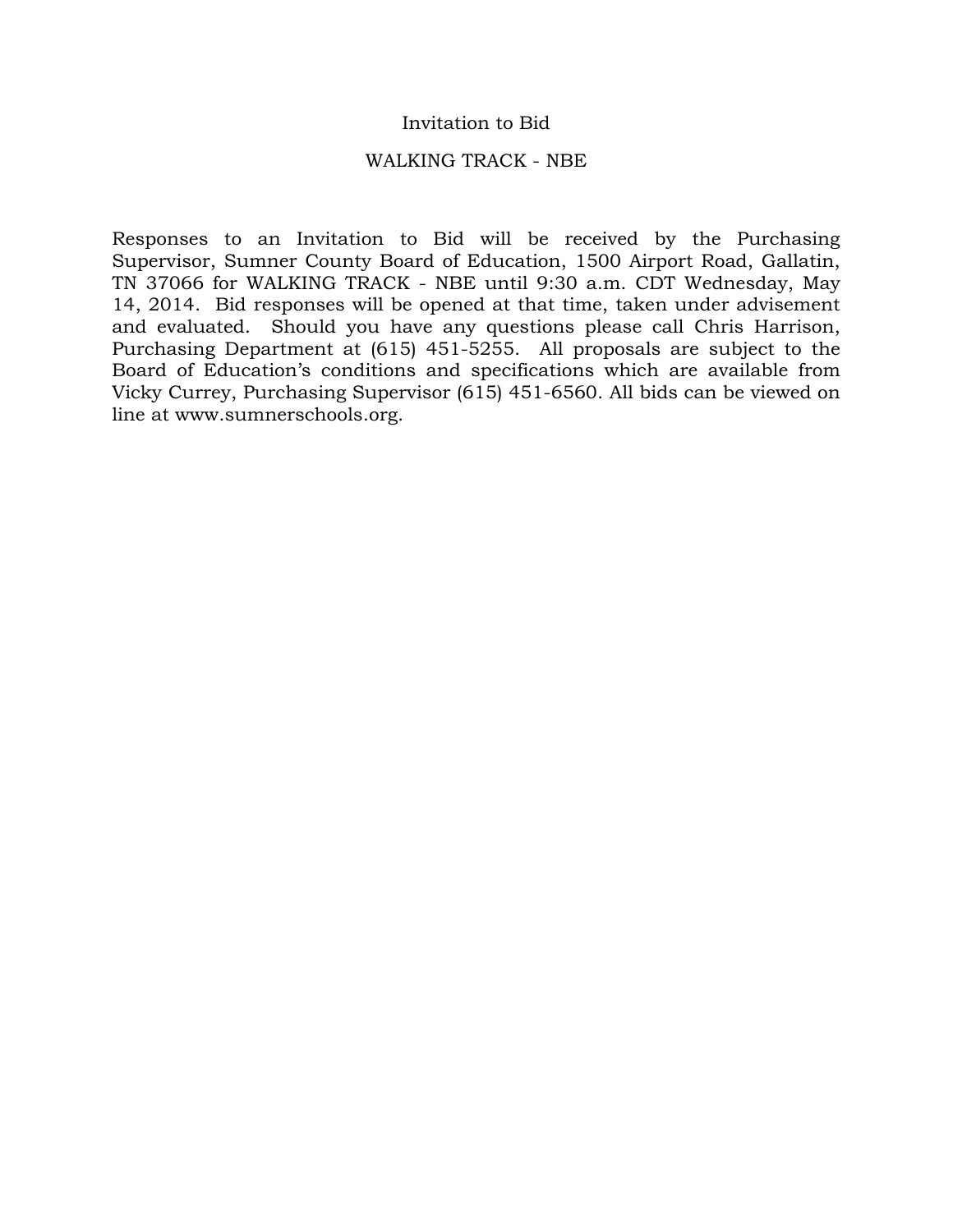# **WALKING TRACK NANNIE BERRY ELEMENTARY**

The Sumner County Board of Education, herein known as "School System", is soliciting bids for the installation of a walking track at Nannie Berry Elementary.

## **Contractor Obligations:**

- Shall provide and obtain all necessary materials, equipment and labor.
- Shall provide and obtain all necessary permits with Local, County, etc. agencies as required by law.
- Shall schedule all necessary inspections with Local, County, etc. agencies as required by law.
- Shall strictly adhere to the specification. The School System reserves the right to withhold partial or all payment until the work is completed to the specifications and satisfaction of the School System. Any work not completed to specifications will be the Contractor's sole responsibility and expense to redo.
- Shall provide Worker's Compensation Insurance as required by Tennessee State Law. The Contractor shall prove compliance with Public Chapter No. 587, T.C.A. 49-5-413(d), criminal background check, and provide a Drug Free Workplace Affidavit.
- Shall dispose of all generated waste materials in compliance with all Local, State and Federal guidelines, regulations, and requirements.
- Shall have properly trained and experienced staff to facilitate the specified services.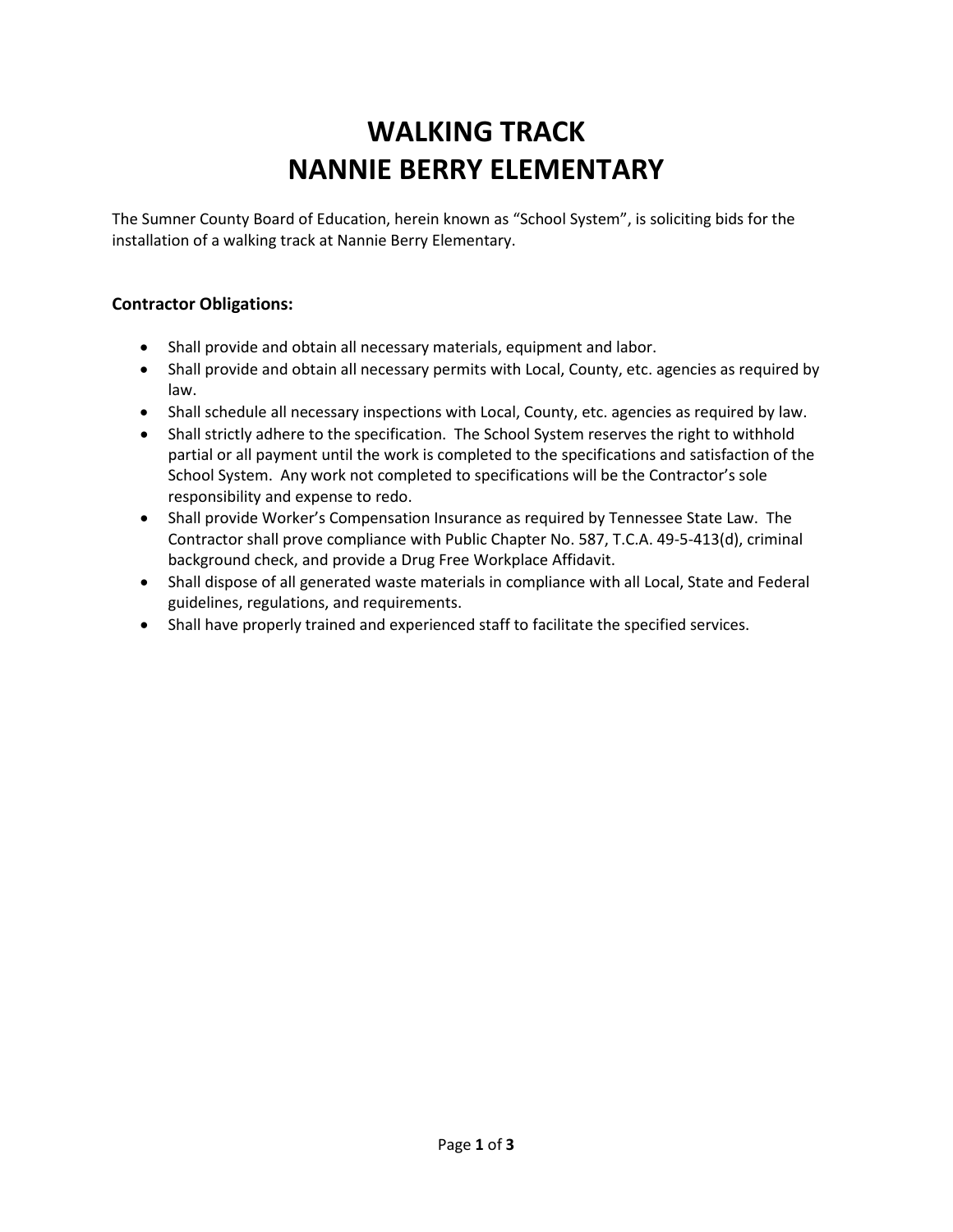## **Specific Information:**

- Jobsite: Nannie Berry Elementary 138 Indian Lake Road Hendersonville, TN 37075
	- 660ft. (length) x 10ft. (width)
		- $\triangleright$  Oval shape
	- Concrete
		- $\triangleright$  Includes remesh wire panels
		- $\triangleright$  4 in. thickness
		- $\geq$  3000 psi
	- Labor
		- $\triangleright$  Grade Site

*Includes but is not limited to*:

- Removal of grass/dirt
- 4 in. rock base (compacted)
- **Install drainage pipe (if applicable)**
- **►** Construct Forms
- Pour Concrete
	- **Must be poured flush with grade**
	- **Expansion joints cut every 10 ft.**

All work shall be inspected by a School System designee prior to approval for payment. Contractors are encouraged to conduct a site visit. Contractors must sign-in at the front office prior to conducting site visit.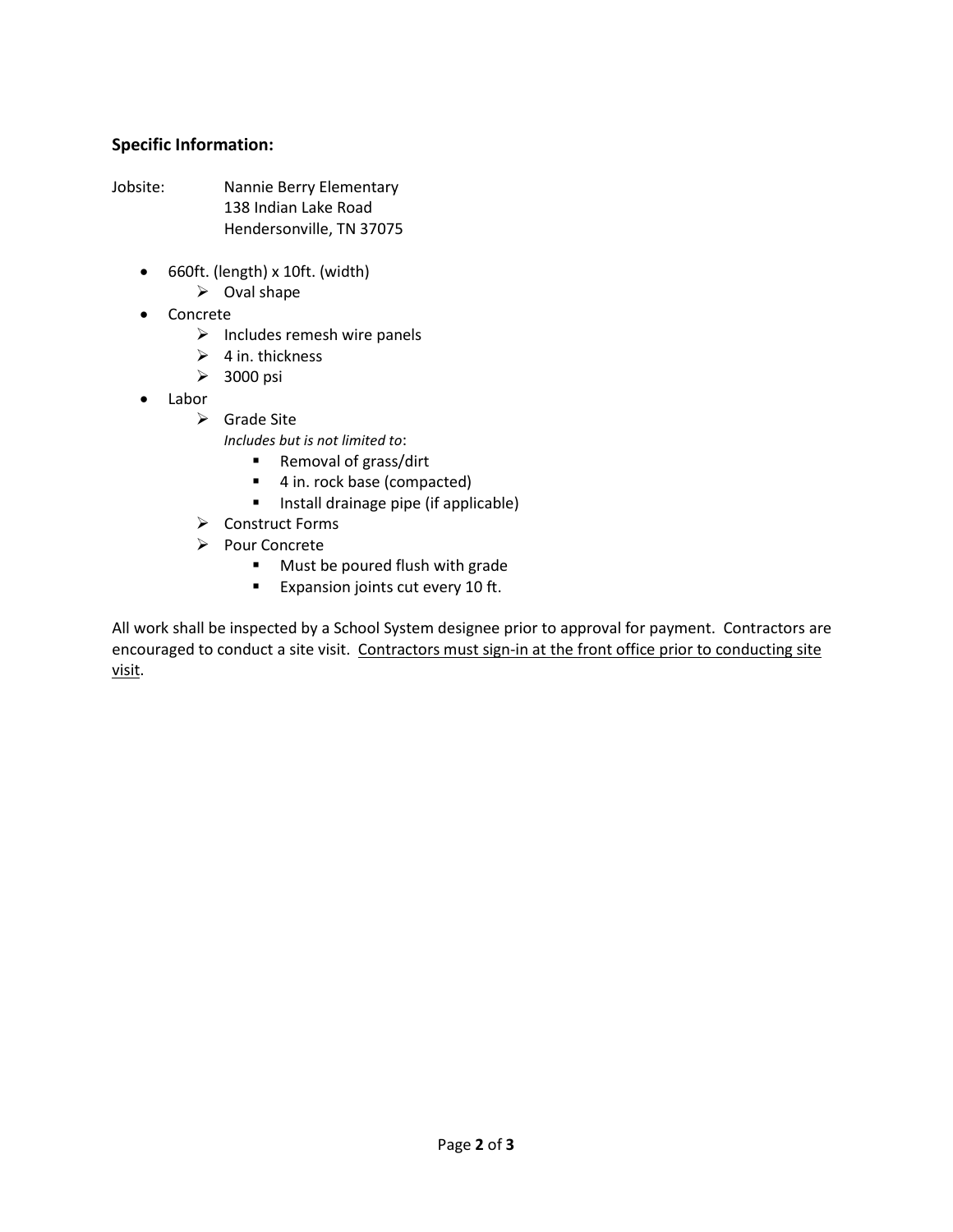## **Sumner County Board of Education**

Purchasing Department 1500 Airport Road Gallatin, TN 37066

| <b>COMPANY NAME</b>                                |                                                                                                                       |                  |
|----------------------------------------------------|-----------------------------------------------------------------------------------------------------------------------|------------------|
| <b>ADDRESS</b>                                     |                                                                                                                       |                  |
|                                                    |                                                                                                                       |                  |
| <b>TELEPHONE</b>                                   | <u> 1989 - Johann John Stoff, deutscher Stoffen und der Stoffen und der Stoffen und der Stoffen und der Stoffen u</u> |                  |
| <b>EMAIL</b>                                       |                                                                                                                       |                  |
| <b>AUTHORIZED COMPANY</b><br><b>REPRESENTATIVE</b> | <u> 1989 - Andrea Santa Andrea Andrea Andrea Andrea Andrea Andrea Andrea Andrea Andrea Andrea Andrea Andrea Andr</u>  | <b>SIGNATURE</b> |
| <b>AUTHORIZED COMPANY</b><br>REPRESENTATIVE        | <u> 1990 - Johann John Stone, mars et al. (1990)</u>                                                                  | <b>PRINTED</b>   |
| <b>DATE</b>                                        |                                                                                                                       |                  |
| <b>BID TITLE</b>                                   | <b>WALKING TRACK - NBE</b>                                                                                            |                  |
| <b>DEADLINE</b>                                    | WEDNESDAY, MAY 14, 2014 @ 9:30 A.M.                                                                                   |                  |
| <b>BID AMOUNT</b>                                  | $\frac{1}{2}$                                                                                                         |                  |
| <b>BID GOOD THRU</b>                               |                                                                                                                       |                  |